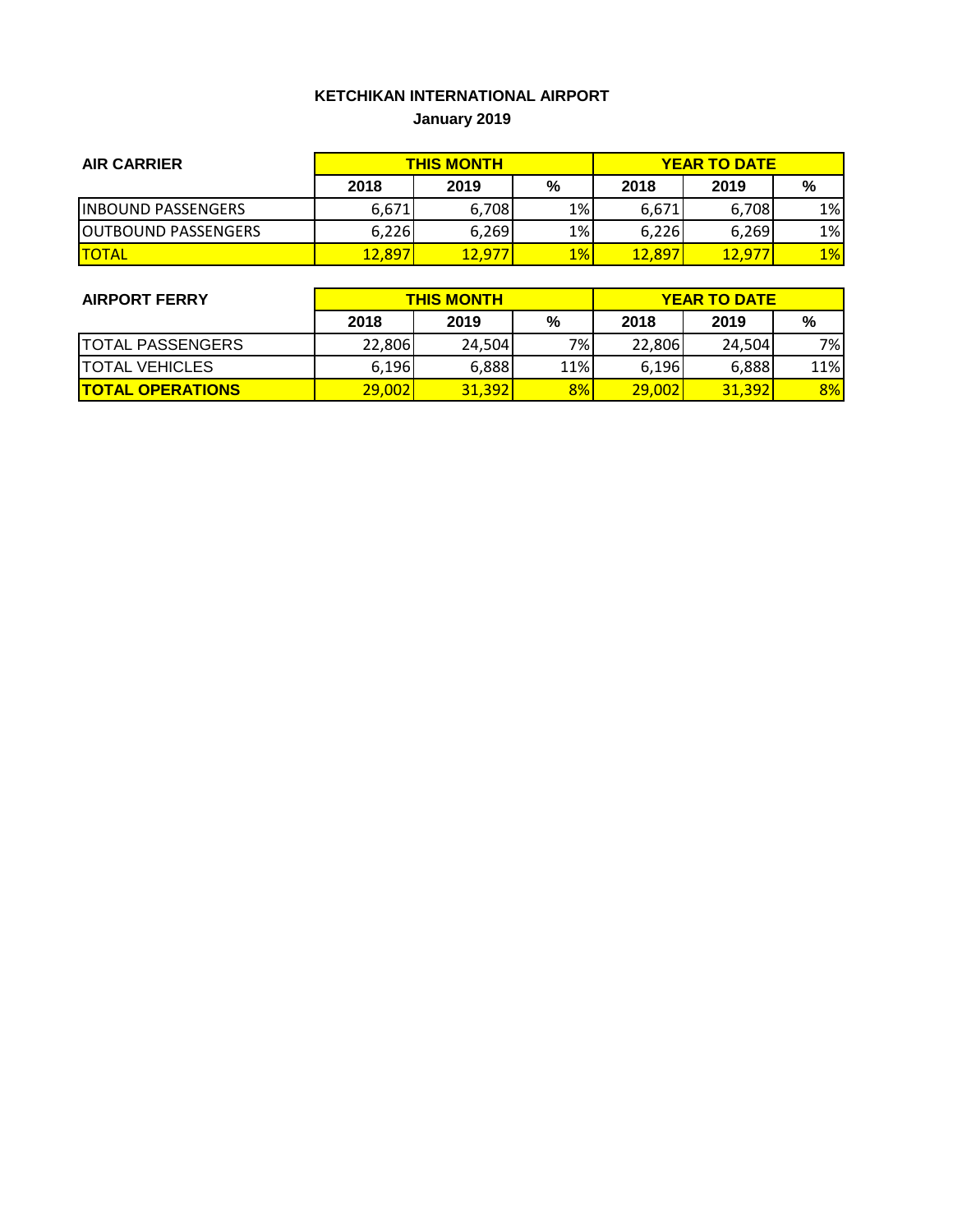# **KETCHIKAN INTERNATIONAL AIRPORT February 2019**

| <b>AIR CARRIER</b>          | <b>THIS MONTH</b> |        |        | <b>YEAR TO DATE</b> |        |       |
|-----------------------------|-------------------|--------|--------|---------------------|--------|-------|
|                             | 2018              | 2019   | %      | 2018                | 2019   | %     |
| <b>IINBOUND PASSENGERS</b>  | 6,040             | 5,592  | $-7%$  | 12,711              | 12,300 | $-3%$ |
| <b>JOUTBOUND PASSENGERS</b> | 6,043             | 5,377  | $-11%$ | 12.269              | 11,646 | $-5%$ |
| <b>TOTAL</b>                | 12,083            | 10,969 | $-9%$  | 24,980              | 23,946 | $-4%$ |

| <b>AIRPORT FERRY</b>    | <b>THIS MONTH</b> |        |       | <b>YEAR TO DATE</b> |        |    |  |
|-------------------------|-------------------|--------|-------|---------------------|--------|----|--|
|                         | 2018              | 2019   | %     | 2018                | 2019   | %  |  |
| <b>TOTAL PASSENGERS</b> | 20,313            | 20,341 | 0%    | 43,119              | 44,845 | 4% |  |
| <b>TOTAL VEHICLES</b>   | 5,510             | 5,837  | 6%    | 11,706              | 12,725 | 9% |  |
| <b>TOTAL OPERATIONS</b> | 25,823            | 26,178 | $1\%$ | 54,825              | 57.570 | 5% |  |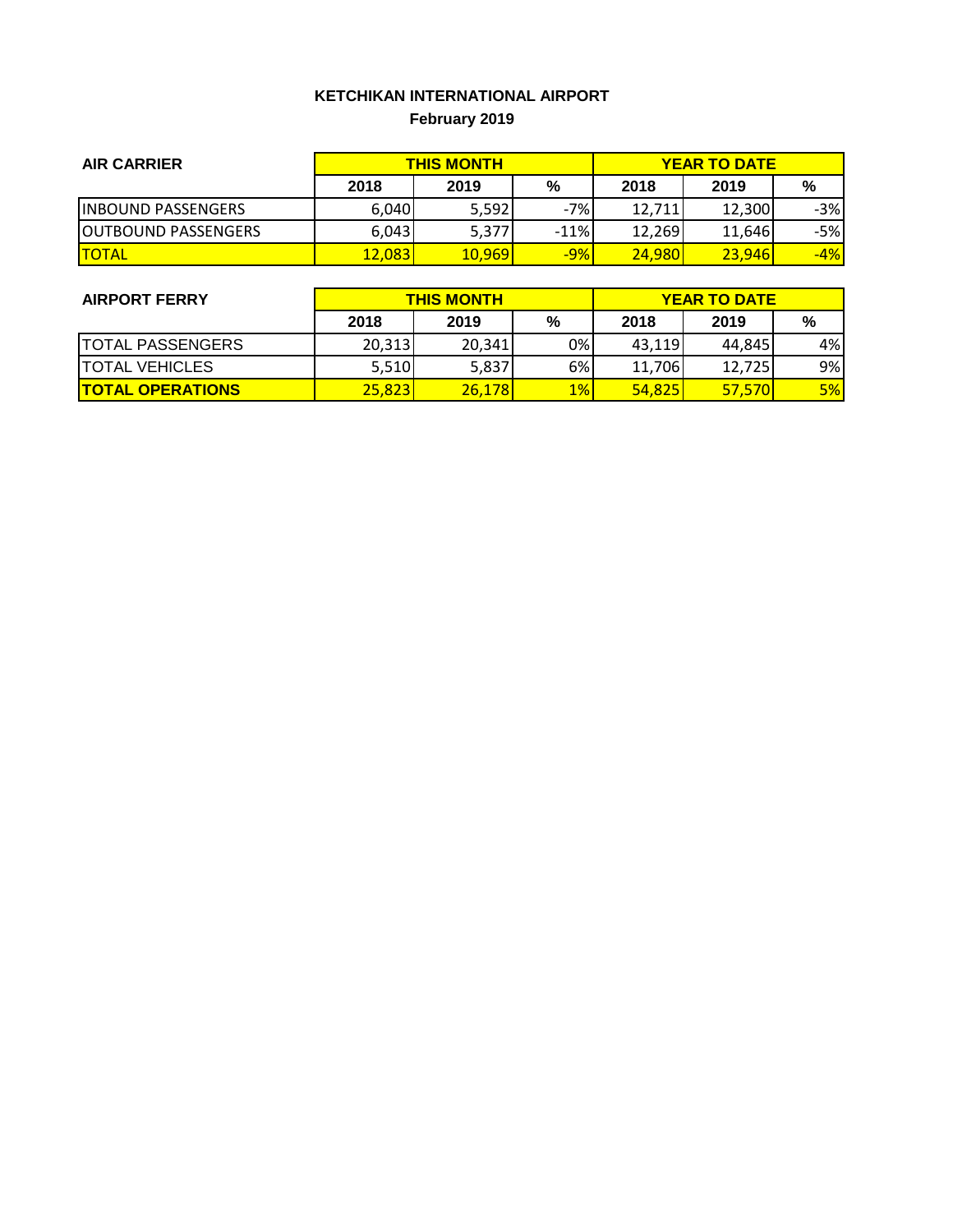### **KETCHIKAN INTERNATIONAL AIRPORT March 2019**

| <b>AIR CARRIER</b>          | <b>THIS MONTH</b> |        |    | <b>YEAR TO DATE</b> |        |        |
|-----------------------------|-------------------|--------|----|---------------------|--------|--------|
|                             | 2018              | 2019   | %  | 2018                | 2019   | %      |
| <b>IINBOUND PASSENGERS</b>  | 7,548             | 7,815  | 4% | 20,259              | 20,115 | $-1\%$ |
| <b>JOUTBOUND PASSENGERS</b> | 6,875             | 7,446  | 8% | 19,144              | 19,092 | $0\%$  |
| <b>ITOTAL</b>               | <b>14.423</b>     | 15,261 | 6% | 39.403              | 39,207 | 0%     |

| <b>AIRPORT FERRY</b>    | <b>THIS MONTH</b> |        |    | <b>YEAR TO DATE</b> |        |    |  |
|-------------------------|-------------------|--------|----|---------------------|--------|----|--|
|                         | 2018              | 2019   | %  | 2018                | 2019   | %  |  |
| <b>TOTAL PASSENGERS</b> | 24,358            | 26.413 | 8% | 67.477              | 71.258 | 6% |  |
| <b>TOTAL VEHICLES</b>   | 6,539             | 7,152  | 9% | 18.245              | 19.877 | 9% |  |
| <b>TOTAL OPERATIONS</b> | 30,897            | 33,565 | 9% | 85.722              | 91.135 | 6% |  |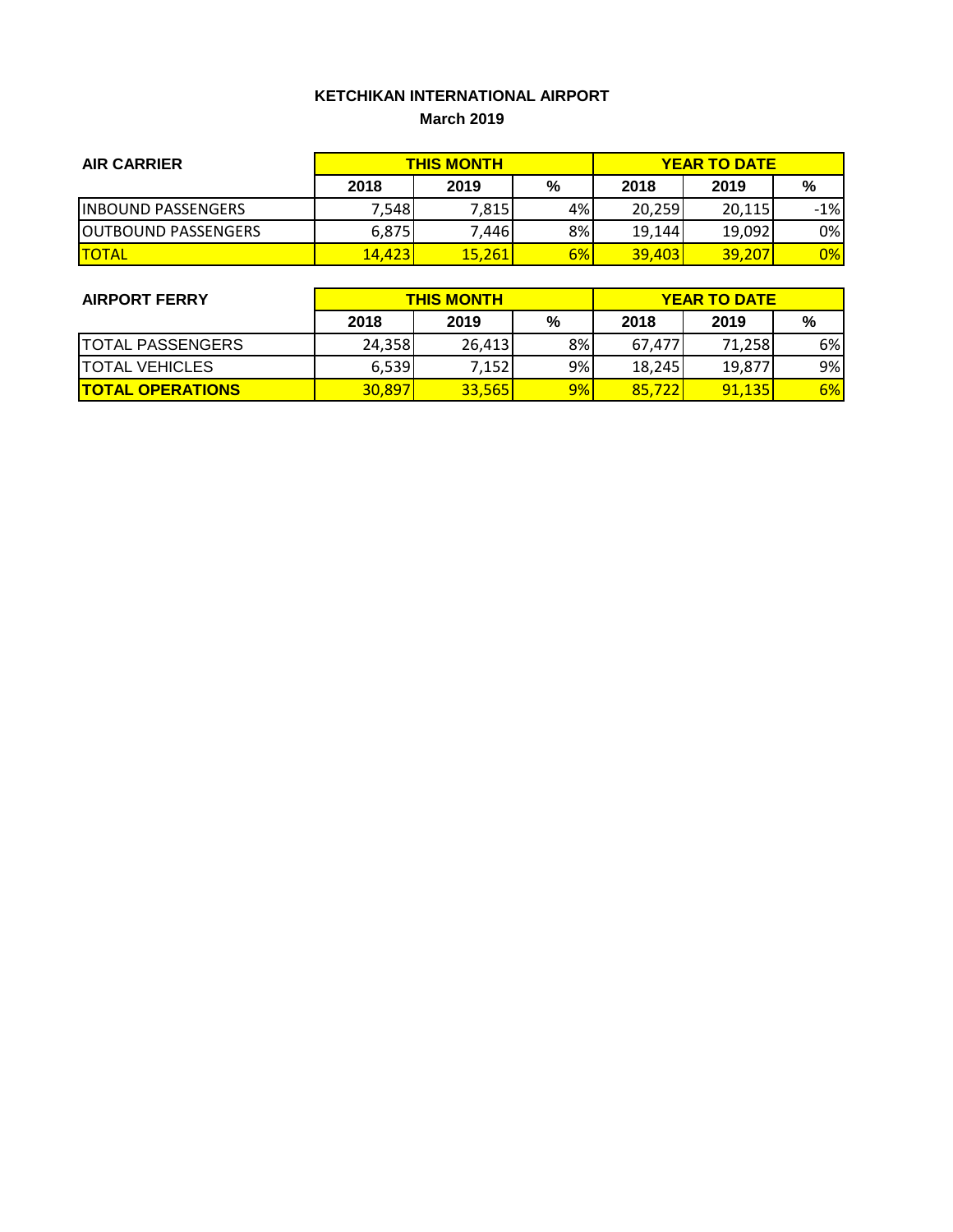# **KETCHIKAN INTERNATIONAL AIRPORT April 2019**

| <b>AIR CARRIER</b>         | <b>THIS MONTH</b> |        |       | <b>YEAR TO DATE</b> |        |       |
|----------------------------|-------------------|--------|-------|---------------------|--------|-------|
|                            | 2018              | 2019   | %     | 2018                | 2019   | %     |
| <b>IINBOUND PASSENGERS</b> | 8,038             | 8,113  | $1\%$ | 28,297              | 28,228 | 0%I   |
| <b>OUTBOUND PASSENGERS</b> | 7,544             | 7,305  | $-3%$ | 26,688              | 26,397 | $-1%$ |
| <b>TOTAL</b>               | <b>15,582</b>     | 15,418 | $-1%$ | <b>54,985</b>       | 54,625 | $-1%$ |

| <b>AIRPORT FERRY</b>    | <b>THIS MONTH</b> |        |       | <b>YEAR TO DATE</b> |                |     |  |
|-------------------------|-------------------|--------|-------|---------------------|----------------|-----|--|
|                         | 2018              | 2019   | %     | 2018                | 2019           | %   |  |
| <b>TOTAL PASSENGERS</b> | 25,303            | 26,348 | 4%    | 92,780              | 97,606         | 5%I |  |
| <b>TOTAL VEHICLES</b>   | 6,360             | 7,666  | 21%   | 24,605              | 27,543         | 12% |  |
| <b>TOTAL OPERATIONS</b> | 31,663            | 34.014 | $7\%$ | <b>117,385</b>      | <u>125.149</u> | 7%  |  |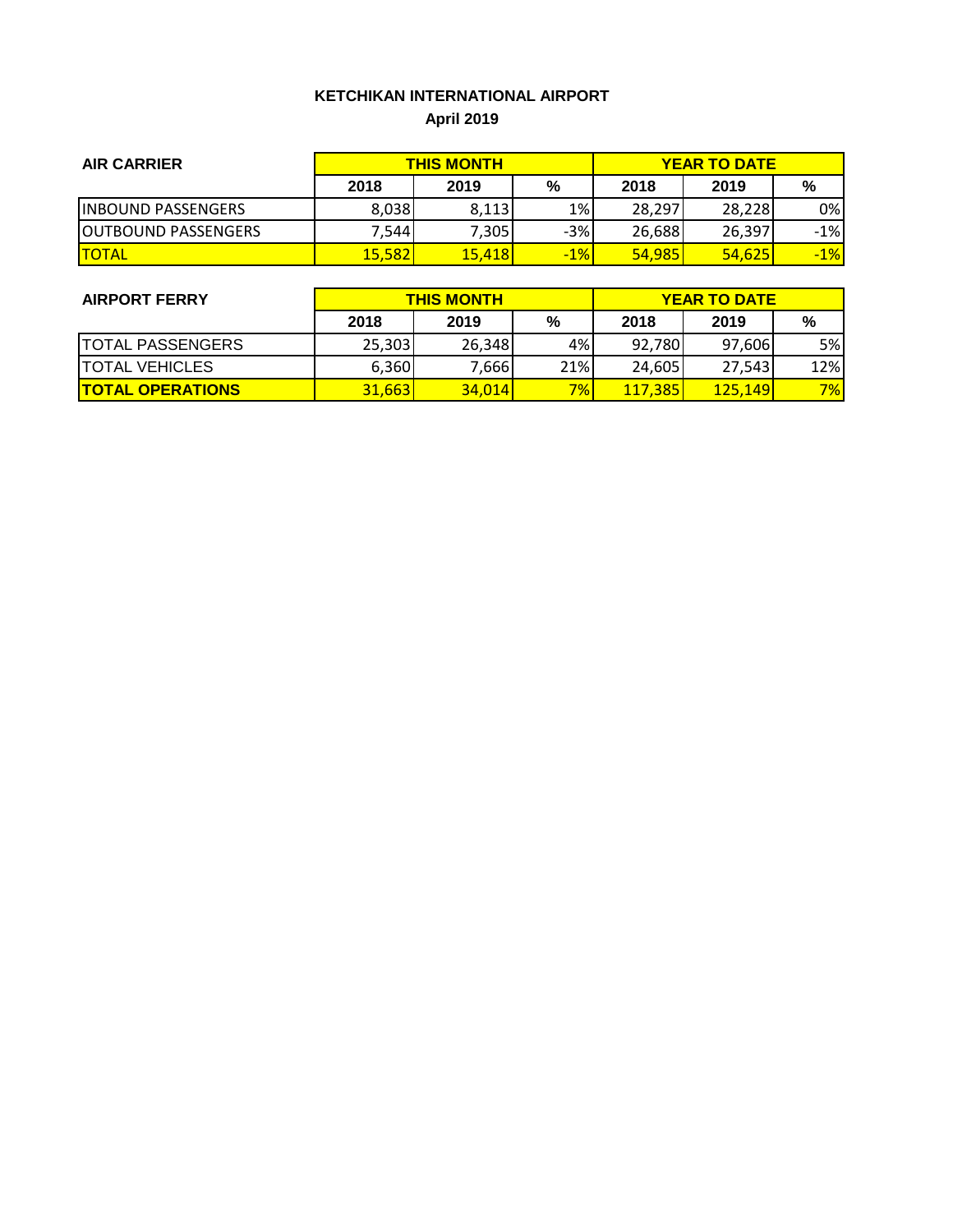#### **KETCHIKAN INTERNATIONAL AIRPORT MAY 2019**

| <b>AIR CARRIER</b>          | <b>THIS MONTH</b> |        |    | <b>YEAR TO DATE</b> |                |     |
|-----------------------------|-------------------|--------|----|---------------------|----------------|-----|
|                             | 2018              | 2019   | %  | 2018                | 2019           | %   |
| <b>IINBOUND PASSENGERS</b>  | 9,977             | 10,191 | 2% | 38,274              | 38,419         | 0%I |
| <b>IOUTBOUND PASSENGERS</b> | 8,848             | 9,108  | 3% | 35,536              | 35,505         | 0%  |
| <b>ITOTAL</b>               | <b>18,825</b>     | 19,299 | 3% | <b>73.810</b>       | <b>73.9241</b> | 0%  |

| <b>AIRPORT FERRY</b>    | <b>THIS MONTH</b> |        |     | <b>YEAR TO DATE</b> |                 |     |  |
|-------------------------|-------------------|--------|-----|---------------------|-----------------|-----|--|
|                         | 2018              | 2019   | %   | 2018                | 2019            | %   |  |
| <b>TOTAL PASSENGERS</b> | 30,521            | 31,108 | 2%  | 123,301             | 128,714         | 4%  |  |
| <b>TOTAL VEHICLES</b>   | 7,857             | 8,623  | 10% | 32.462              | 36,166          | 11% |  |
| <b>TOTAL OPERATIONS</b> | 38,378            | 39,731 | 4%  | <b>155,763</b>      | <b>164.8801</b> | 6%  |  |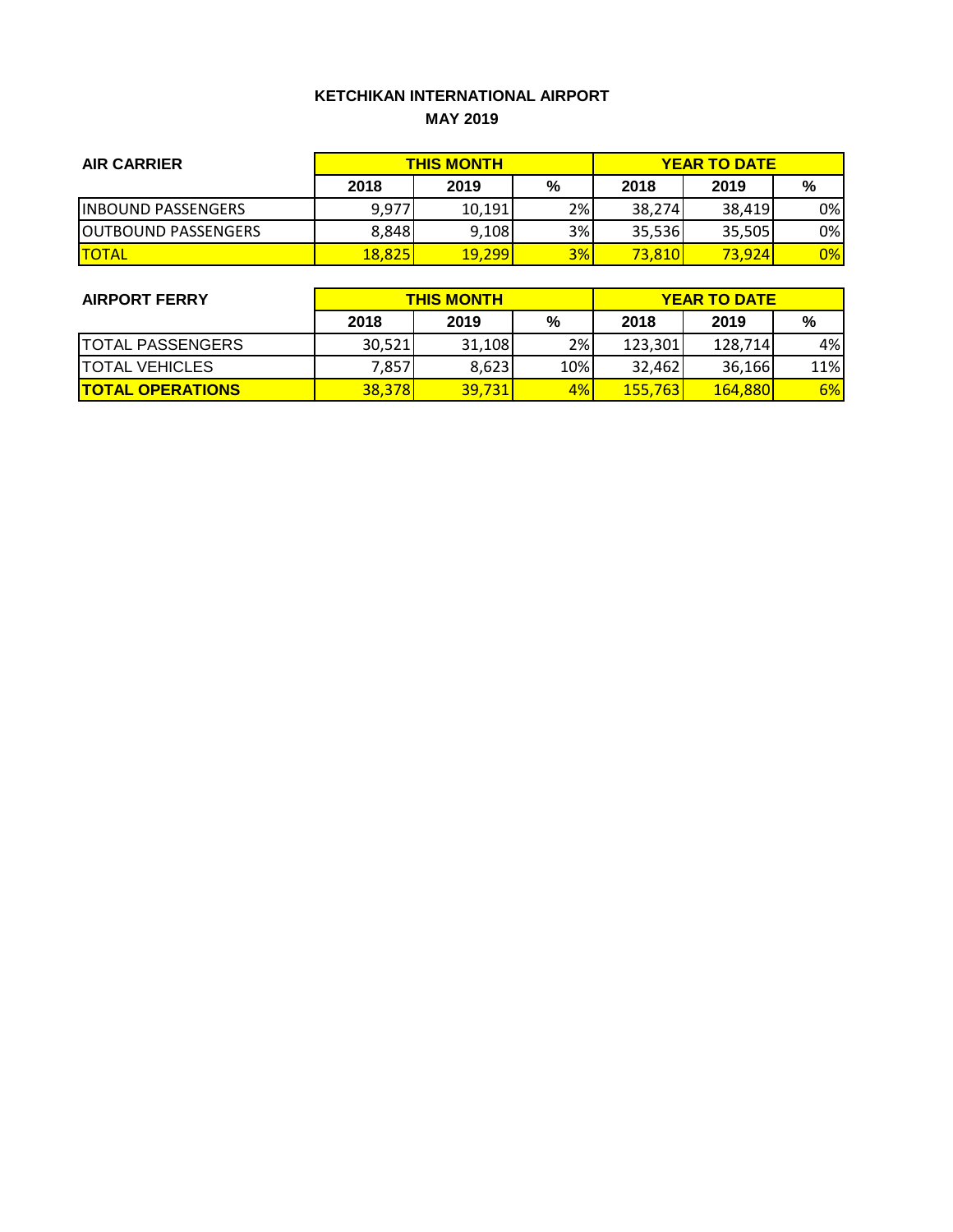#### **KETCHIKAN INTERNATIONAL AIRPORT June 2019**

| <b>AIR CARRIER</b>          | <b>THIS MONTH</b> |        |    | <b>YEAR TO DATE</b> |         |     |
|-----------------------------|-------------------|--------|----|---------------------|---------|-----|
|                             | 2018              | 2019   | %  | 2018                | 2019    | %   |
| <b>IINBOUND PASSENGERS</b>  | 15,673            | 15,667 | 0% | 53,947              | 54,086  | 0%I |
| <b>IOUTBOUND PASSENGERS</b> | 13,000            | 13,106 | 1% | 48,536              | 48.611  | 0%  |
| <b>ITOTAL</b>               | 28,673            | 28.773 | 0% | <b>102.4831</b>     | 102.697 | 0%  |

| <b>AIRPORT FERRY</b>    | <b>THIS MONTH</b> |        |       | <b>YEAR TO DATE</b> |         |     |  |
|-------------------------|-------------------|--------|-------|---------------------|---------|-----|--|
|                         | 2018              | 2019   | %     | 2018                | 2019    | %   |  |
| <b>TOTAL PASSENGERS</b> | 39,973            | 39,722 | $-1%$ | 163,274             | 168,436 | 3%  |  |
| <b>TOTAL VEHICLES</b>   | 9,111             | 9,646  | 6%    | 41,573              | 45.812  | 10% |  |
| <b>TOTAL OPERATIONS</b> | 49,084            | 49,368 | $1\%$ | 204.847             | 214.248 | 5%  |  |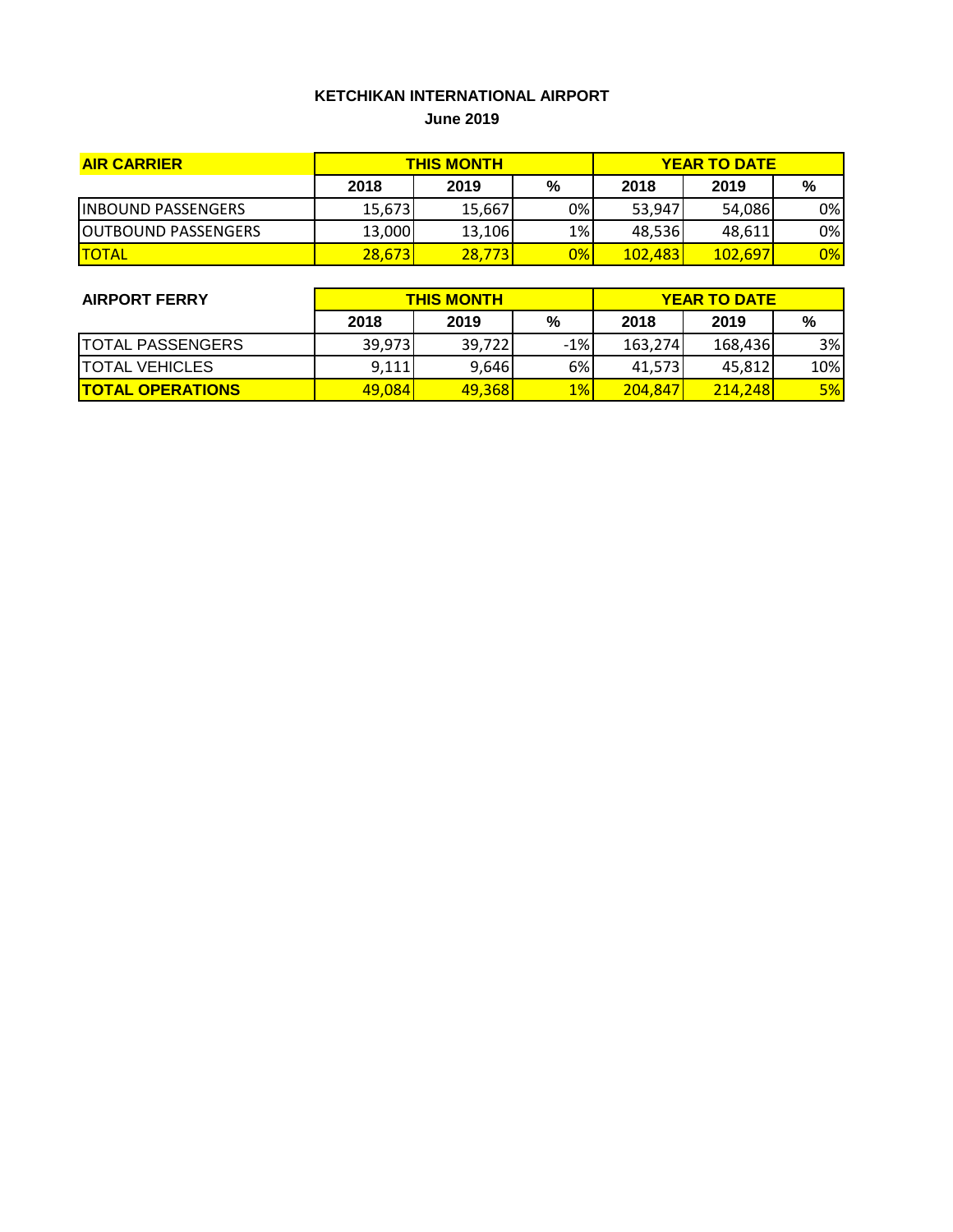# **KETCHIKAN INTERNATIONAL AIRPORT July 2019**

| <b>AIR CARRIER</b>          | <b>THIS MONTH</b> |        |       | <b>YEAR TO DATE</b> |                 |       |
|-----------------------------|-------------------|--------|-------|---------------------|-----------------|-------|
|                             | 2018              | 2019   | %     | 2018                | 2019            | %     |
| <b>IINBOUND PASSENGERS</b>  | 19,374            | 19,717 | 2%    | 73,321              | 73,803          | $1\%$ |
| <b>JOUTBOUND PASSENGERS</b> | 19,046            | 19,236 | 1%    | 67,582              | 67,847          | $0\%$ |
| <b>TOTAL</b>                | <b>38,420</b>     | 38,953 | $1\%$ | <b>140,903</b>      | <b>141.6501</b> | $1\%$ |

| <b>AIRPORT FERRY</b>    | <b>THIS MONTH</b> |        |     | <b>YEAR TO DATE</b> |         |           |  |
|-------------------------|-------------------|--------|-----|---------------------|---------|-----------|--|
|                         | 2018              | 2019   | %   | 2018                | 2019    | %         |  |
| <b>TOTAL PASSENGERS</b> | 48,486            | 48,834 | 1%  | 211,760             | 217,270 | 3%        |  |
| <b>TOTAL VEHICLES</b>   | 9,957             | 11,205 | 13% | 51,530              | 57,017  | 11%       |  |
| <b>TOTAL OPERATIONS</b> | 58,443            | 60,039 | 3%  | 263,290             | 274.287 | <b>4%</b> |  |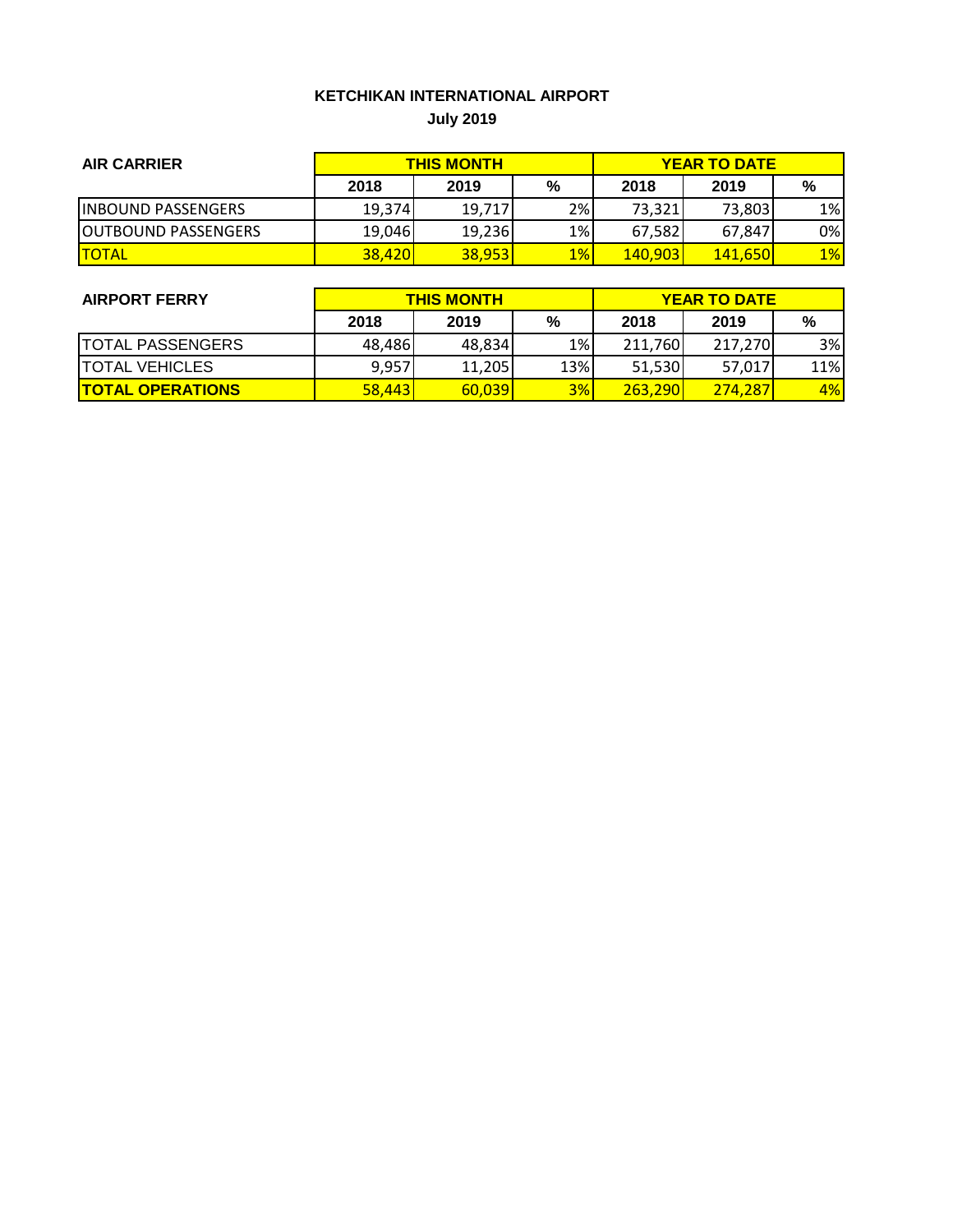# **KETCHIKAN INTERNATIONAL AIRPORT August 2019**

| <b>AIR CARRIER</b>          | <b>THIS MONTH</b> |        |    | <b>YEAR TO DATE</b>  |                |       |
|-----------------------------|-------------------|--------|----|----------------------|----------------|-------|
|                             | 2018              | 2019   | %  | 2018                 | 2019           | %     |
| <b>IINBOUND PASSENGERS</b>  | 17,814            | 18,985 | 7% | 91,135               | 92.788         | 2%    |
| <b>JOUTBOUND PASSENGERS</b> | 19,914            | 20.143 | 1% | 87,496               | 87,990         | 1%    |
| <b>TOTAL</b>                | <b>37,728</b>     | 39,128 | 4% | <mark>178,631</mark> | <b>180,778</b> | $1\%$ |

| <b>AIRPORT FERRY</b>    | <b>THIS MONTH</b> |        |    | <b>YEAR TO DATE</b> |                |     |  |
|-------------------------|-------------------|--------|----|---------------------|----------------|-----|--|
|                         | 2018              | 2019   | %  | 2018                | 2019           | %   |  |
| <b>TOTAL PASSENGERS</b> | 49,981            | 52,954 | 6% | 261,741             | 270.224        | 3%  |  |
| <b>TOTAL VEHICLES</b>   | 10,895            | 11,679 | 7% | 62.4251             | 68,696         | 10% |  |
| <b>TOTAL OPERATIONS</b> | 60,876            | 64,633 | 6% | <b>324,166</b>      | <b>338,920</b> | 5%  |  |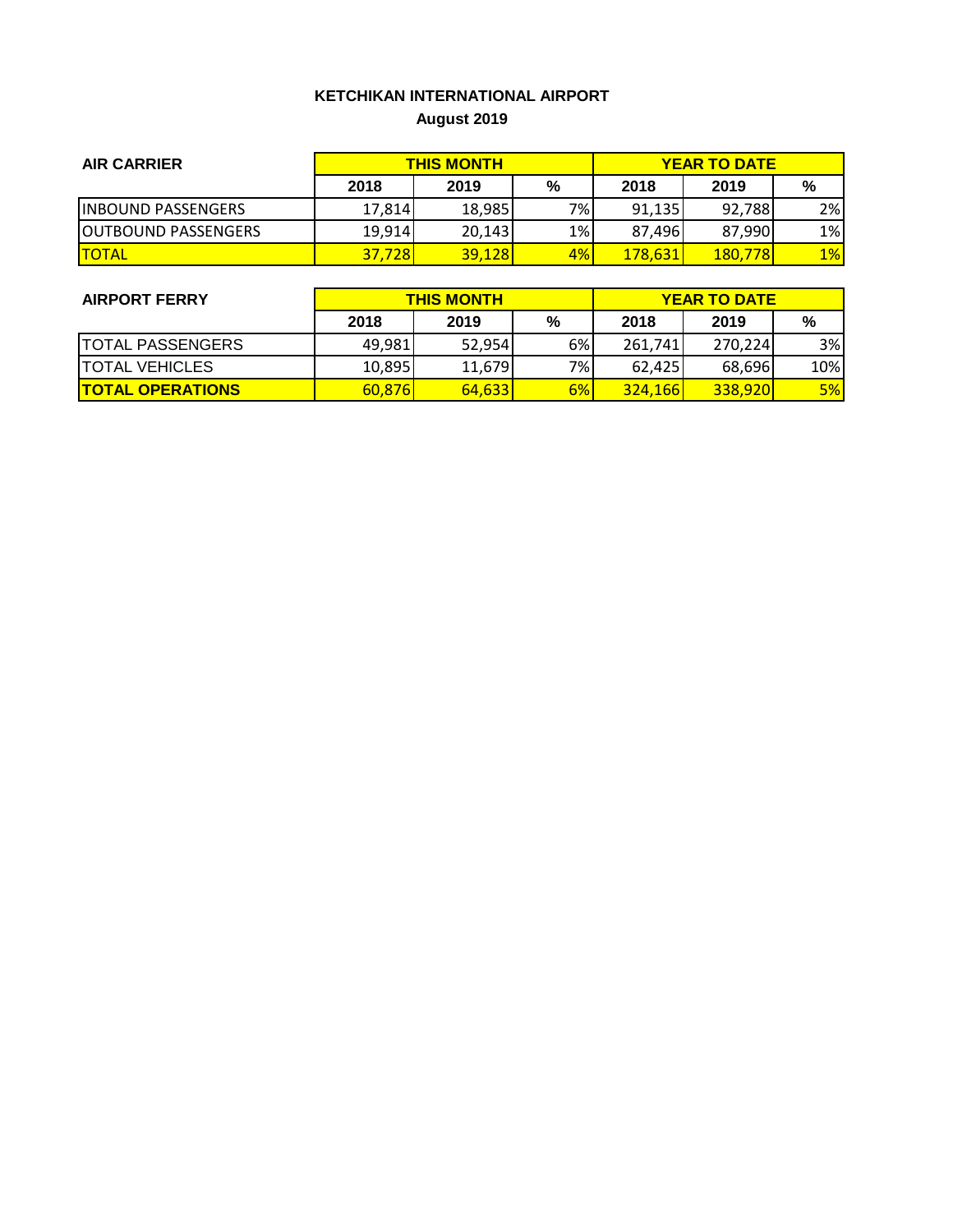# **KETCHIKAN INTERNATIONAL AIRPORT September 2019**

| <b>AIR CARRIER</b>         | <b>THIS MONTH</b> |        |    | <b>YEAR TO DATE</b> |                 |    |
|----------------------------|-------------------|--------|----|---------------------|-----------------|----|
|                            | 2018              | 2019   | %  | 2018                | 2019            | %  |
| <b>INBOUND PASSENGERS</b>  | 10.481            | 10.516 | 0% | 101,616             | 103,304         | 2% |
| <b>OUTBOUND PASSENGERS</b> | 12.282            | 13,362 | 9% | 99,778              | 101.352         | 2% |
| <b>TOTAL</b>               | <b>22.7631</b>    | 23,878 | 5% | 201,394             | <b>204.6561</b> | 2% |

| <b>AIRPORT FERRY</b>    | <b>THIS MONTH</b> |        |    | <b>YEAR TO DATE</b> |         |    |  |
|-------------------------|-------------------|--------|----|---------------------|---------|----|--|
|                         | 2018              | 2019   | %  | 2018                | 2019    | %  |  |
| <b>TOTAL PASSENGERS</b> | 33,935            | 34,716 | 2% | 295,676             | 304,940 | 3% |  |
| <b>TOTAL VEHICLES</b>   | 8,774             | 9,146  | 4% | 71,199              | 77,842  | 9% |  |
| <b>TOTAL OPERATIONS</b> | 42.709            | 43,862 | 3% | 366.875             | 382,782 | 4% |  |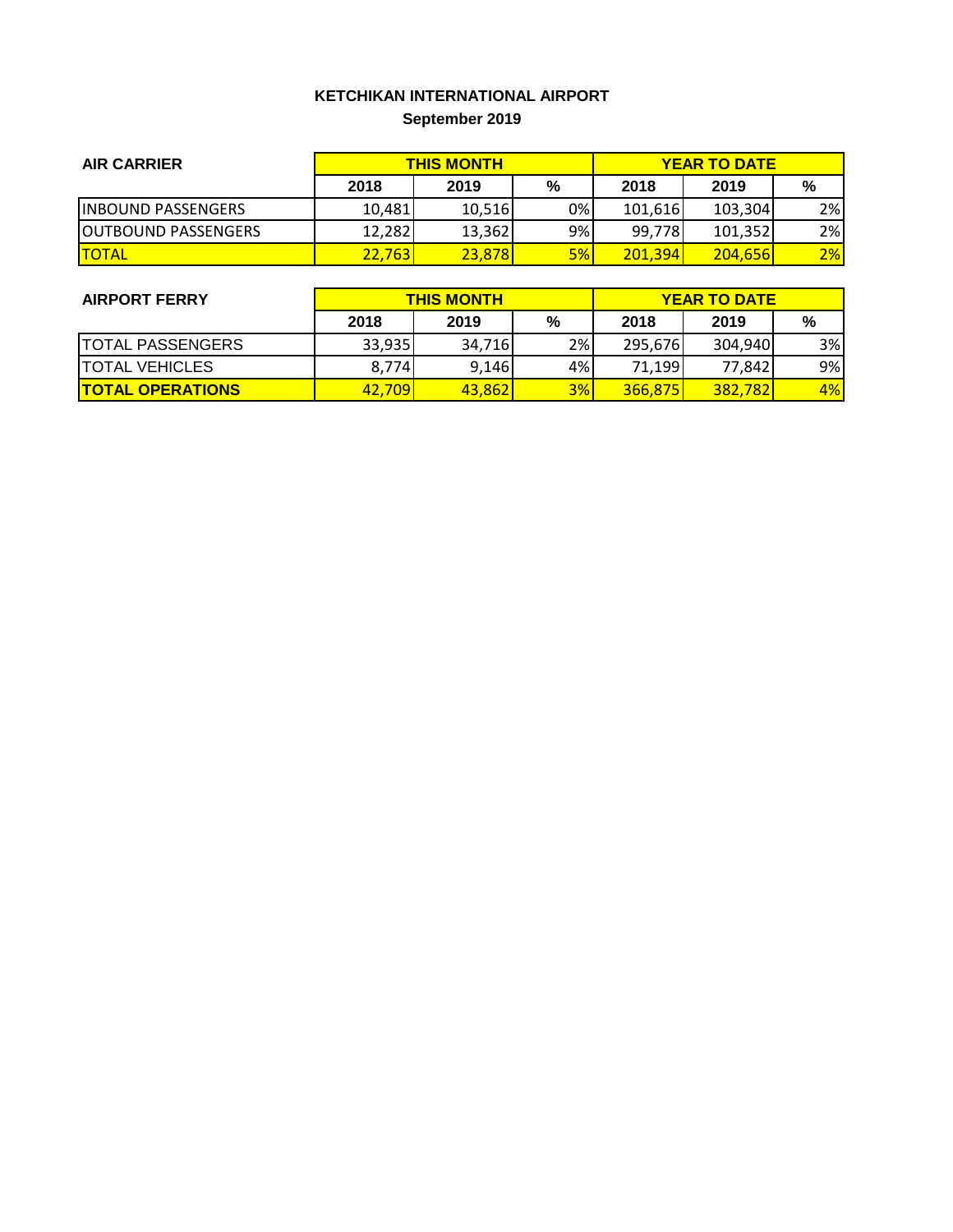### **KETCHIKAN INTERNATIONAL AIRPORT October 2019**

| <b>AIR CARRIER</b>          | <b>THIS MONTH</b> |        |       | <b>YEAR TO DATE</b> |         |       |
|-----------------------------|-------------------|--------|-------|---------------------|---------|-------|
|                             | 2018              | 2019   | %     | 2018                | 2019    | %     |
| <b>INBOUND PASSENGERS</b>   | 7,864             | 7,680  | $-2%$ | 109,480             | 110.984 | $1\%$ |
| <b>JOUTBOUND PASSENGERS</b> | 8,568             | 8,814  | 3%    | 108,346             | 110,166 | 2%    |
| <b>ITOTAL</b>               | 16,432            | 16,494 | 0%    | 217,826             | 221,150 | 2%    |

| <b>AIRPORT FERRY</b>    | <b>THIS MONTH</b> |        |    | <b>YEAR TO DATE</b> |                 |    |  |
|-------------------------|-------------------|--------|----|---------------------|-----------------|----|--|
|                         | 2018              | 2019   | %  | 2018                | 2019            | %  |  |
| <b>TOTAL PASSENGERS</b> | 28,618            | 30,295 | 6% | 324,294             | 335,235         | 3% |  |
| <b>TOTAL VEHICLES</b>   | 8,507             | 8,992  | 6% | 79,706              | 86,834          | 9% |  |
| <b>TOTAL OPERATIONS</b> | <b>37.1251</b>    | 39,287 | 6% | 404,000             | <u>422.0691</u> | 4% |  |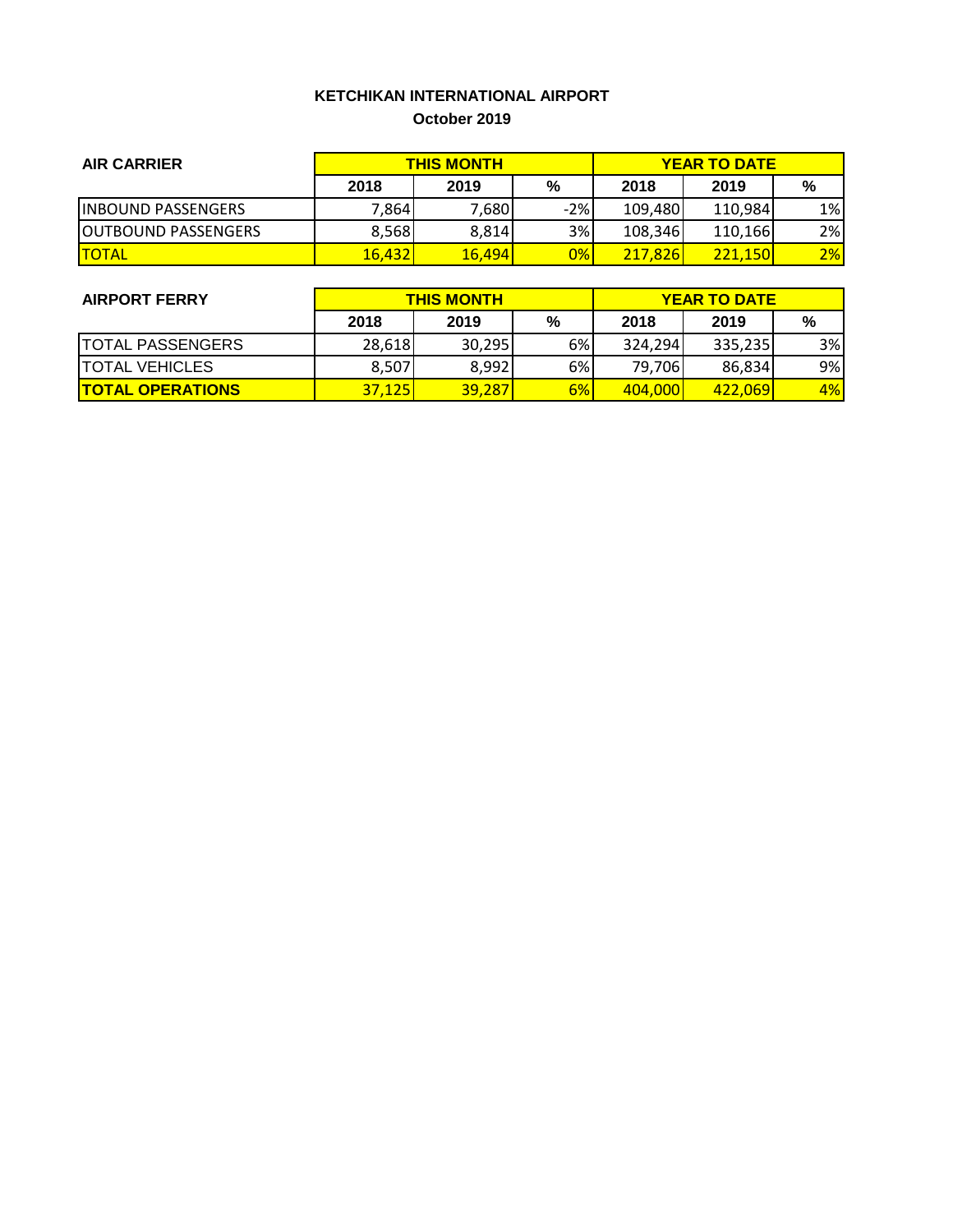#### **KETCHIKAN INTERNATIONAL AIRPORT November 2019**

| <b>AIR CARRIER</b>         | <b>THIS MONTH</b> |               |       | <b>YEAR TO DATE</b> |         |       |
|----------------------------|-------------------|---------------|-------|---------------------|---------|-------|
|                            | 2018              | 2019          | %     | 2018                | 2019    | %     |
| <b>IINBOUND PASSENGERS</b> | 7.2431            | 7,218         | 0%    | 116,723             | 118,202 | $1\%$ |
| <b>OUTBOUND PASSENGERS</b> | 7,730             | 7,430         | $-4%$ | 116,076             | 117,596 | 1%    |
| <b>ITOTAL</b>              | 14,973            | <b>14,648</b> | $-2%$ | 232,799             | 235,798 | $1\%$ |

| <b>AIRPORT FERRY</b>    | <b>THIS MONTH</b> |        |       | <b>YEAR TO DATE</b> |                 |    |  |
|-------------------------|-------------------|--------|-------|---------------------|-----------------|----|--|
|                         | 2018              | 2019   | %     | 2018                | 2019            | %  |  |
| <b>TOTAL PASSENGERS</b> | 26,686            | 26,547 | $-1%$ | 350,980             | 361,782         | 3% |  |
| <b>TOTAL VEHICLES</b>   | 7,886             | 7,973  | 1%    | 87,592              | 94,807          | 8% |  |
| <b>TOTAL OPERATIONS</b> | <b>34,572</b>     | 34.520 | $0\%$ | 438.572             | <b>456.5891</b> | 4% |  |